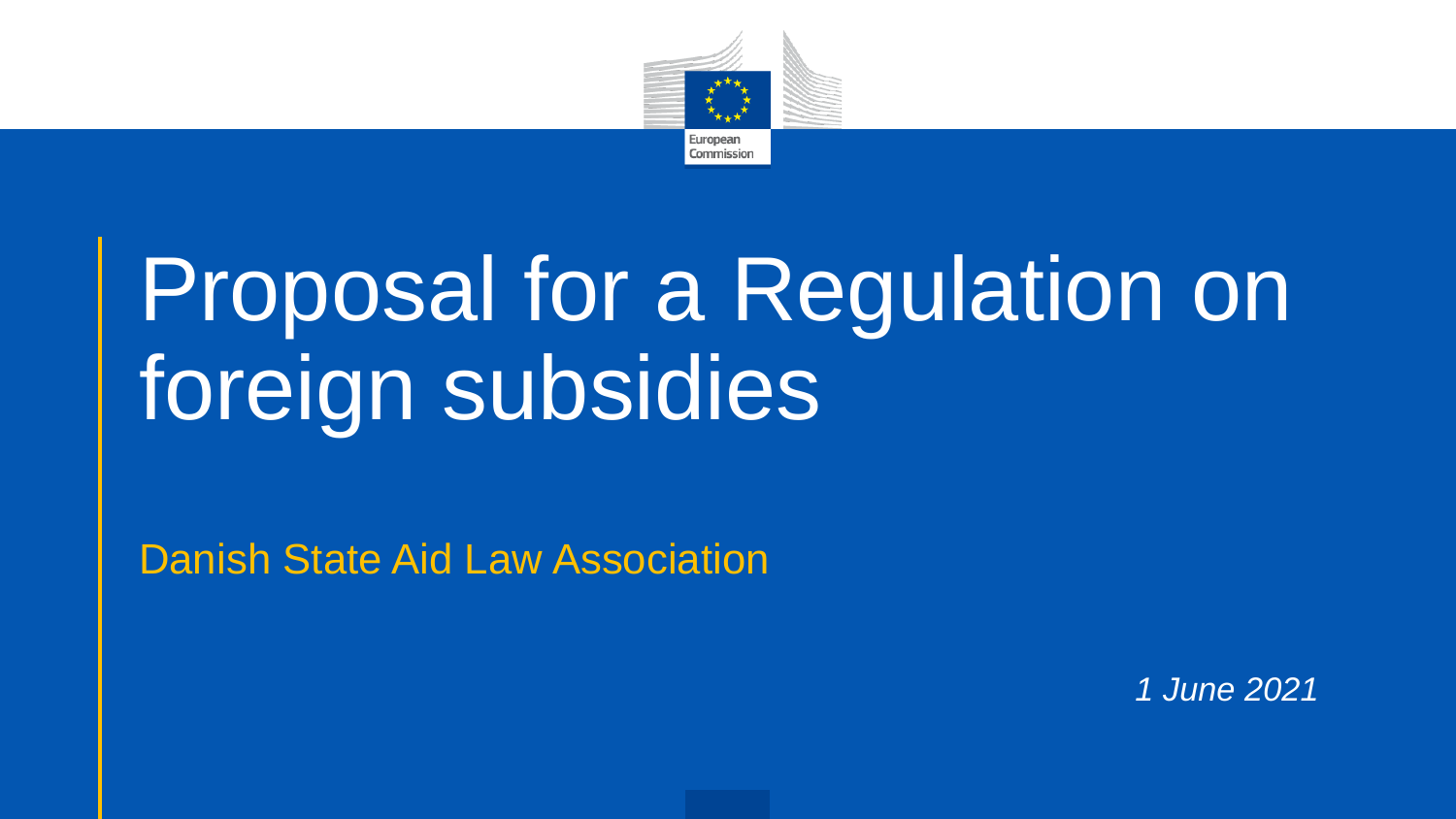### Purpose and problem definition

**Objective**: Ensure level playing field

- EU control of State aid granted by Member States, but no control of foreign subsidies
- Instances of foreign subsidies impacting the internal market

### **Gap analysis**

• Competition instruments, trade policy and public procurement rules do not adequately tackle distortions that foreign subsidies can cause in the internal market.

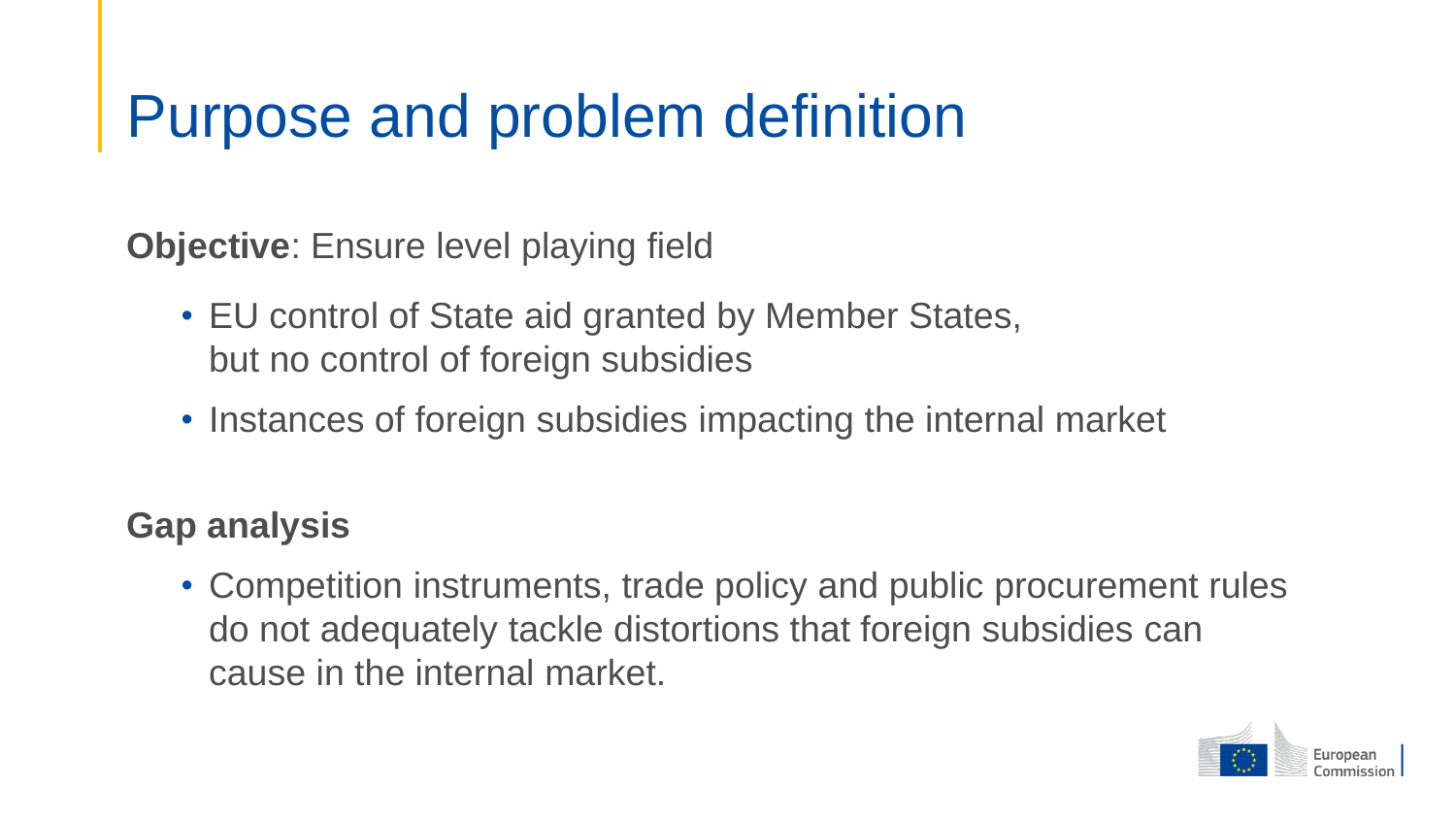### The Commission proposal at a glance

subsidie

#### **Foreign subsidy**

- · Interest-free loans
- Unlimited quarantees
- Capital injections
- Preferential tax treatment
- · Tax credits
- Grants

#### **Assessment** of possible distortion

- · Categories of distortive subsidies  $\cdot$  Indicators of
- a distortion

### **Procedure**

- General screening tool
- $\cdot$  Ex officio
- Any market situation

Specific ex-ante notification for

- $\cdot$  Concentration (>  $\epsilon$ 500m)
- Public procurement
	- $( > €250m)$



test



**Redressive** measures to remedy distortions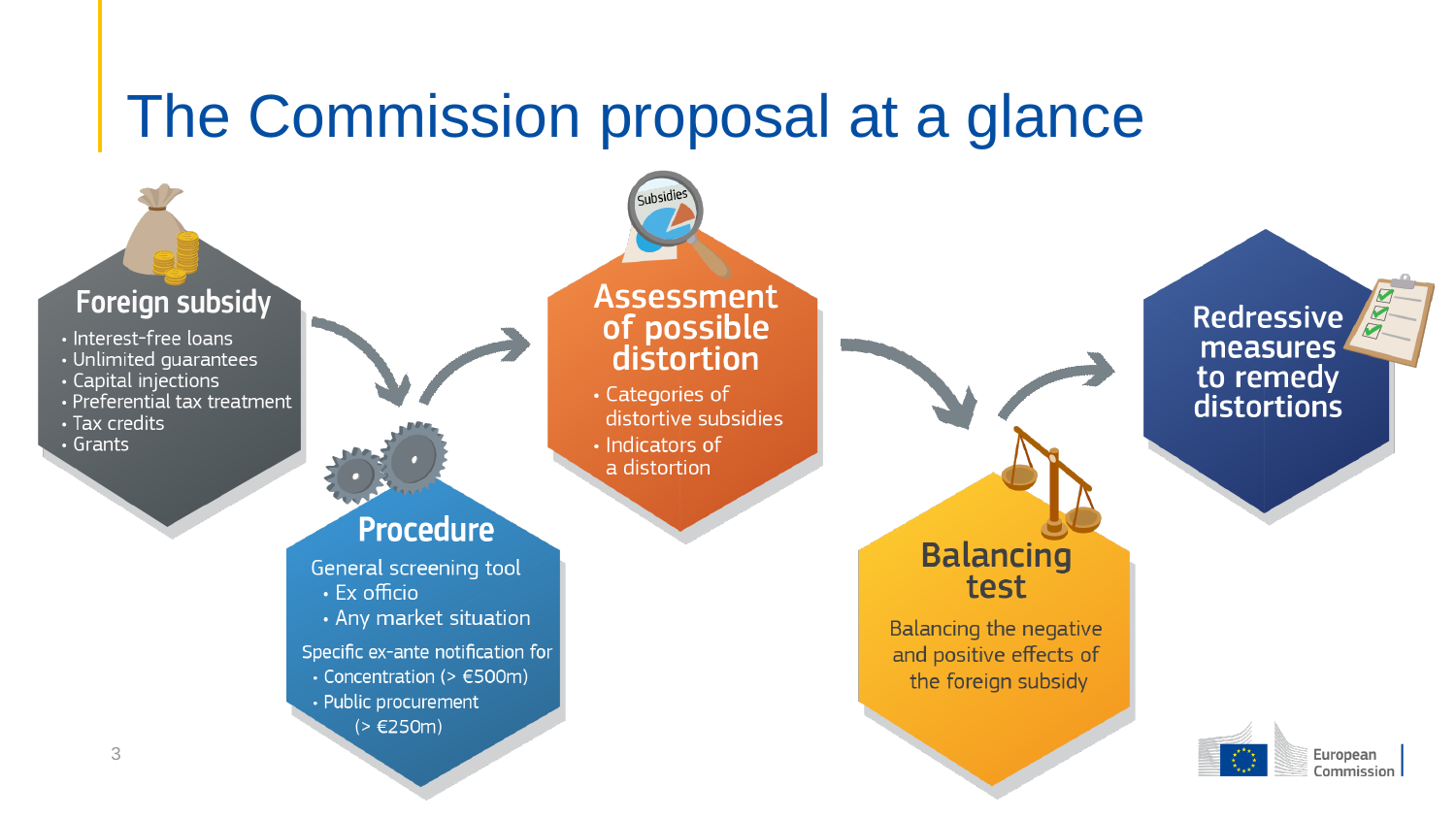# The Commission proposal: main elements

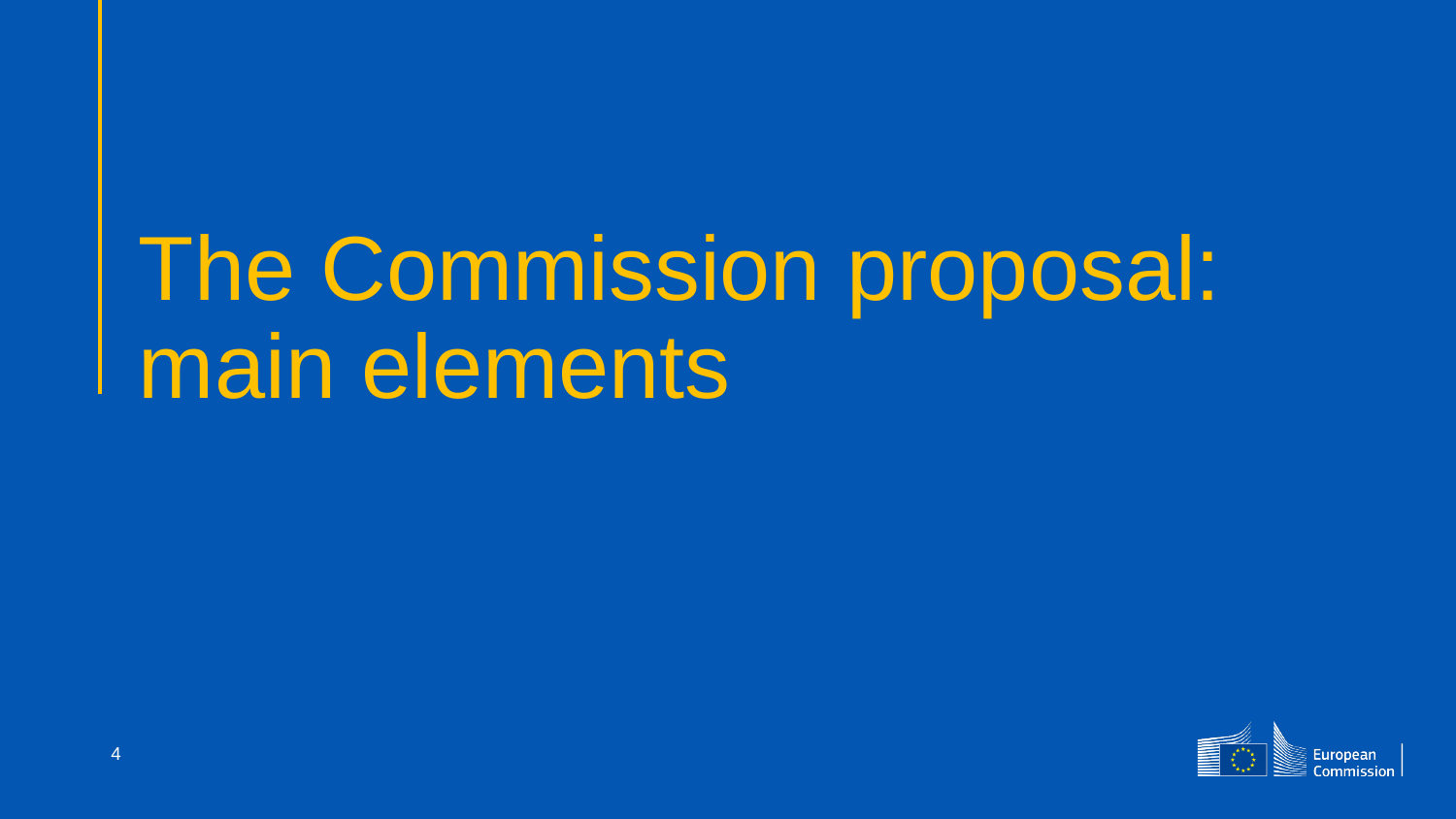## Definition of foreign subsidy

**Three cumulative conditions**

**Financial contribution**  granted by a third country

#### Confers a **benefit** to an undertaking(s)

#### it is '**selective**'

#### Foreign subsidy

- · Interest-free loans
- Unlimited guarantees
- · Capital injections
- Preferential tax treatment
- · Tax credits
- Grants

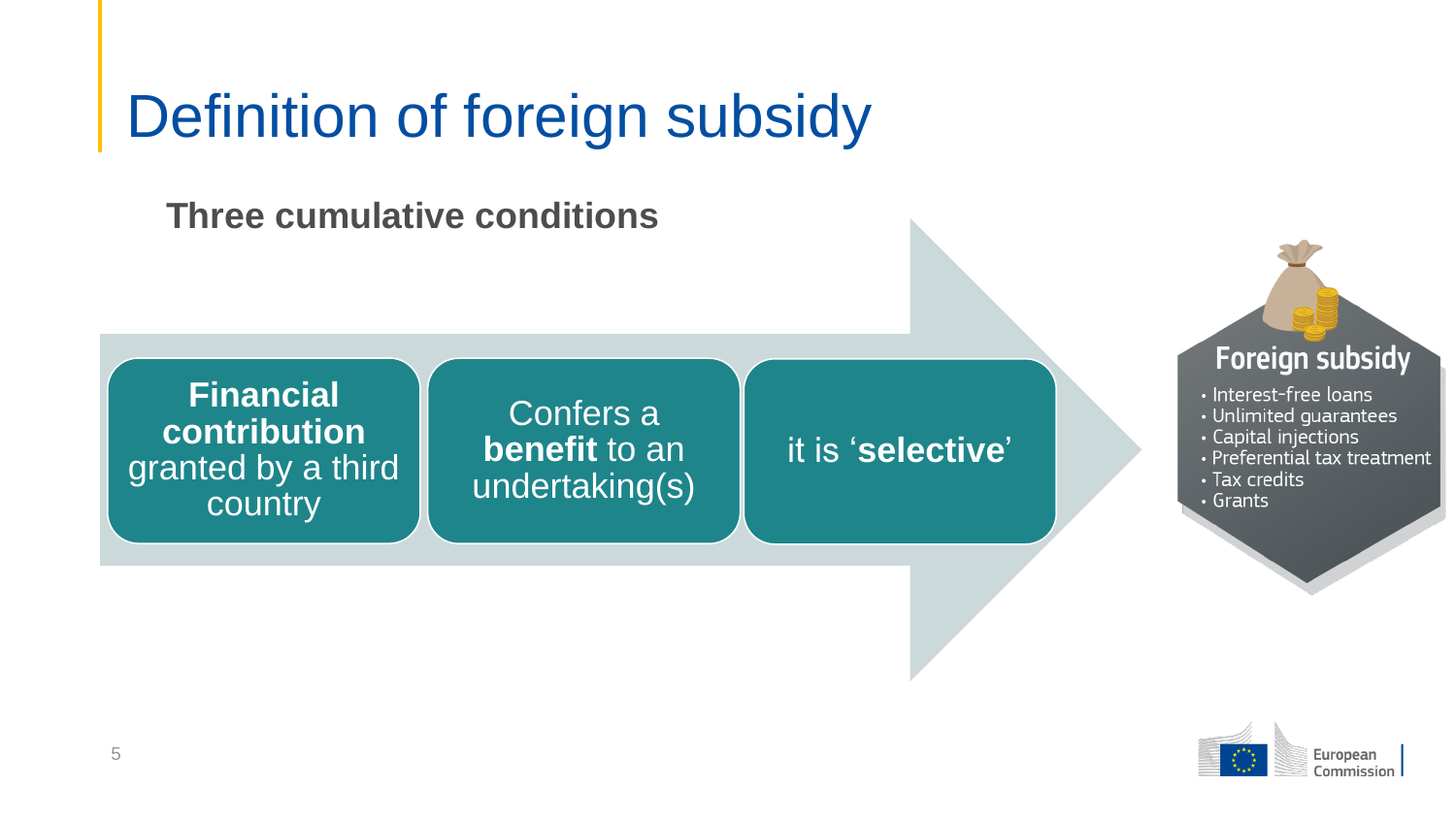## Distortion on the internal market – negative effects on competition

#### When is a foreign subsidy distortive?

• improves the competitive position of the undertaking concerned in the internal market and where, in doing so, actually or potentially negatively affects competition on the internal market.

#### How to establish it? => using indicators such as:

- amount, nature, purpose of the subsidy
- situation of the undertaking or the markets concerned
- level of economic activity of the undertaking in the EU

#### Categories of most likely distortive FS

- subsidy to ailing undertaking without restructuring plan
- unlimited guarantee
- direct facilitation of a concentration
- submission of unduly advantageous bid

#### **Assessment** of possible distortion

- · Categories of distortive subsidies
- $\cdot$  Indicators of

.<sub>ubsidie</sub>

a distortion

Foreign subsidies below EUR 5m/3y are unlikely to be distortive

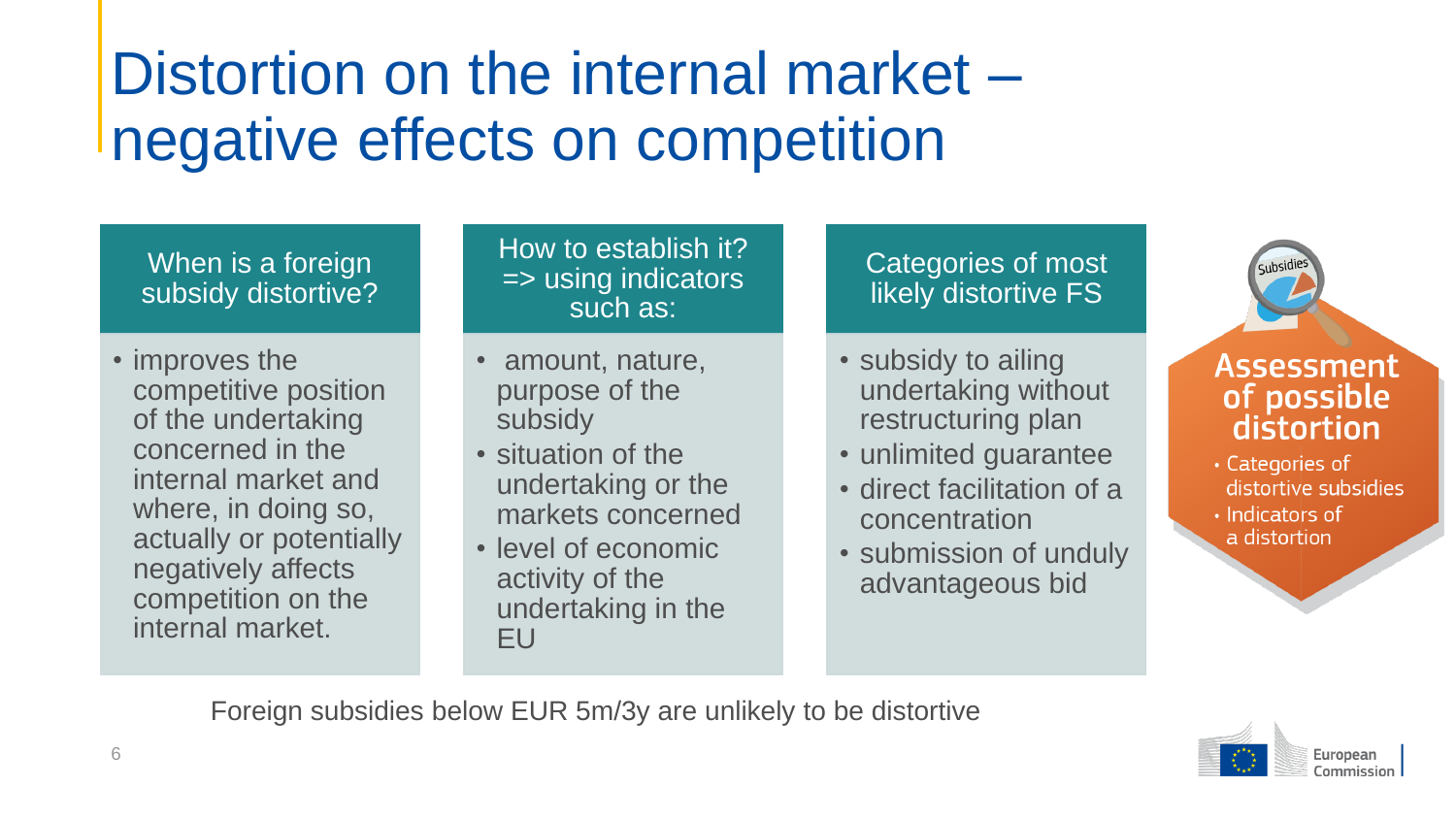## The balancing test

### • **What is the balancing test?**

➢A foreign subsidy may also have positive effects

 $\triangleright$ Balancing the negative with the positive effects

- **What are the possible outcomes of the test**?
	- ➢Positive effects outweigh negative effects: No redressive measures
	- ➢Otherwise, positive effects taken into account when establishing redressive measures or commitments





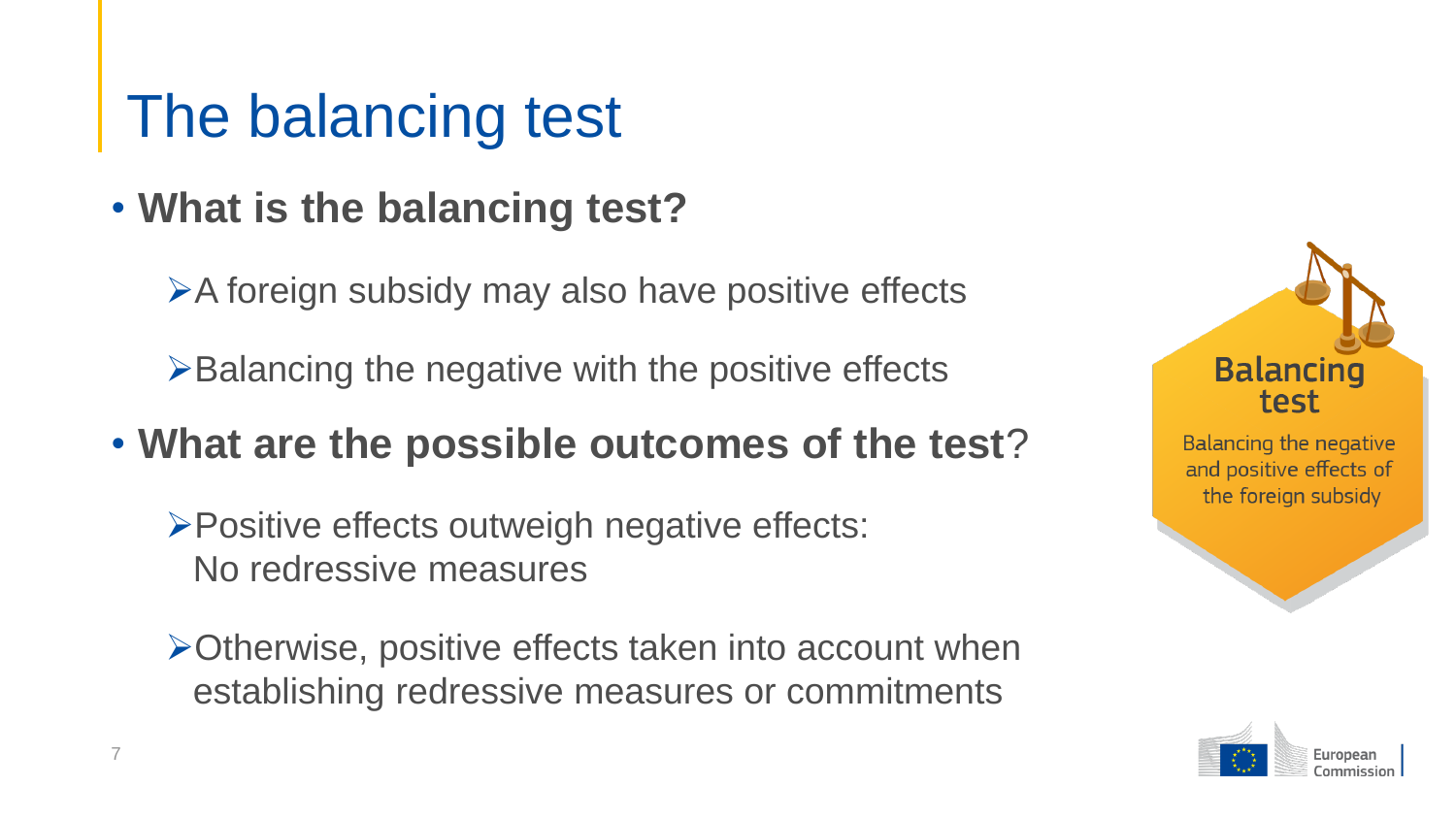# Remedying the distortions

**Process**:

- The undertaking may offer commitments which the Commission would accept if they are effective
- The Commission could also impose redressive measures

#### **Types of redressive measures**



**Redressive** measures to remedy distortions

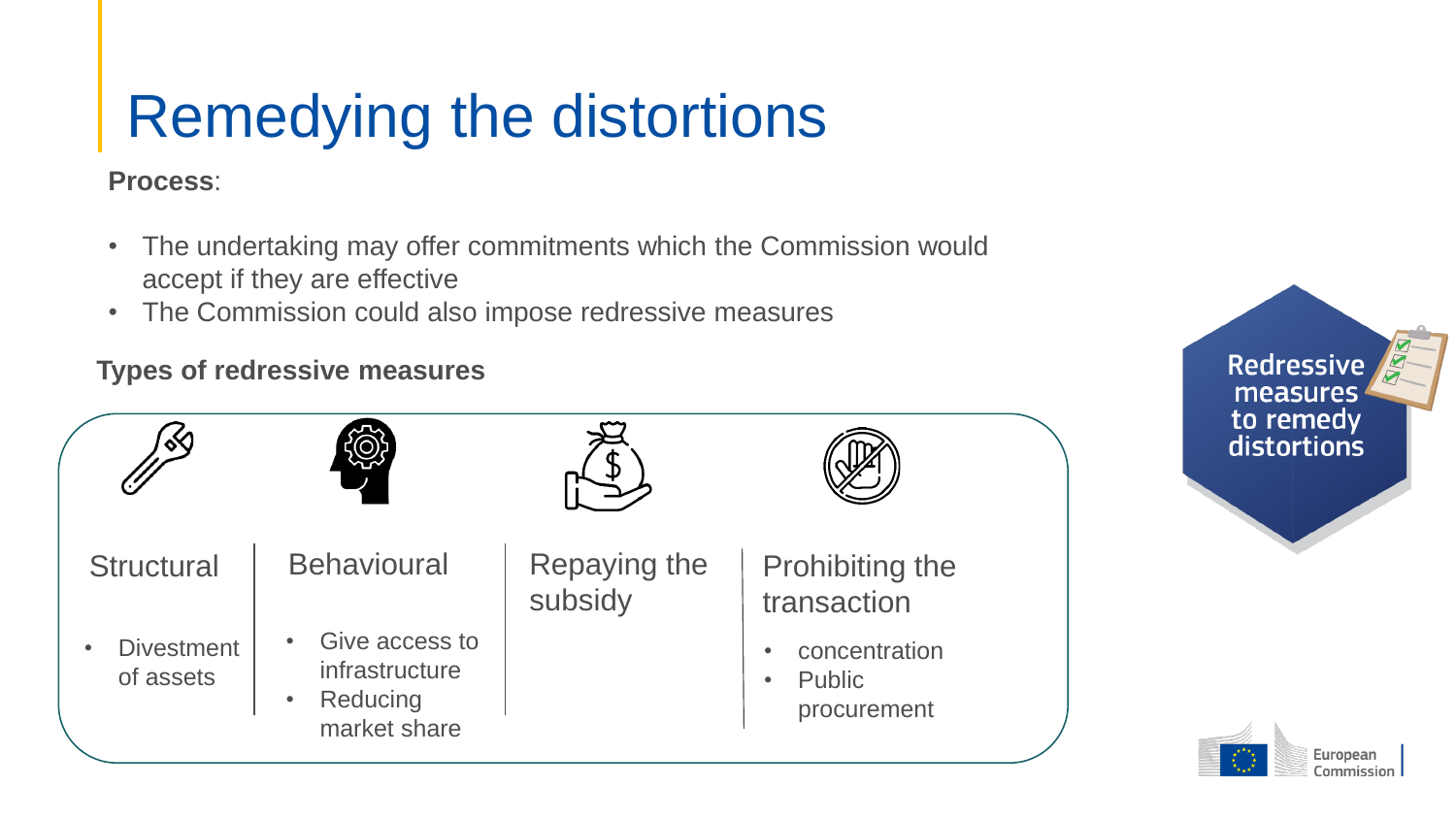# Investigative tools and procedure (1)

### ➢ **Ex officio review – general screening tool**

- ➢ Scope: undertaking engaged in an economic activity
- $\triangleright$  Gathering information
	- $\triangleright$  Information requests
	- $\triangleright$  Inspections in and outside the Union
	- $\triangleright$  Fines and penalty payments
	- $\triangleright$  Market investigations
- ➢ Non-cooperation
- $\phi$  Decision on the basis of facts available



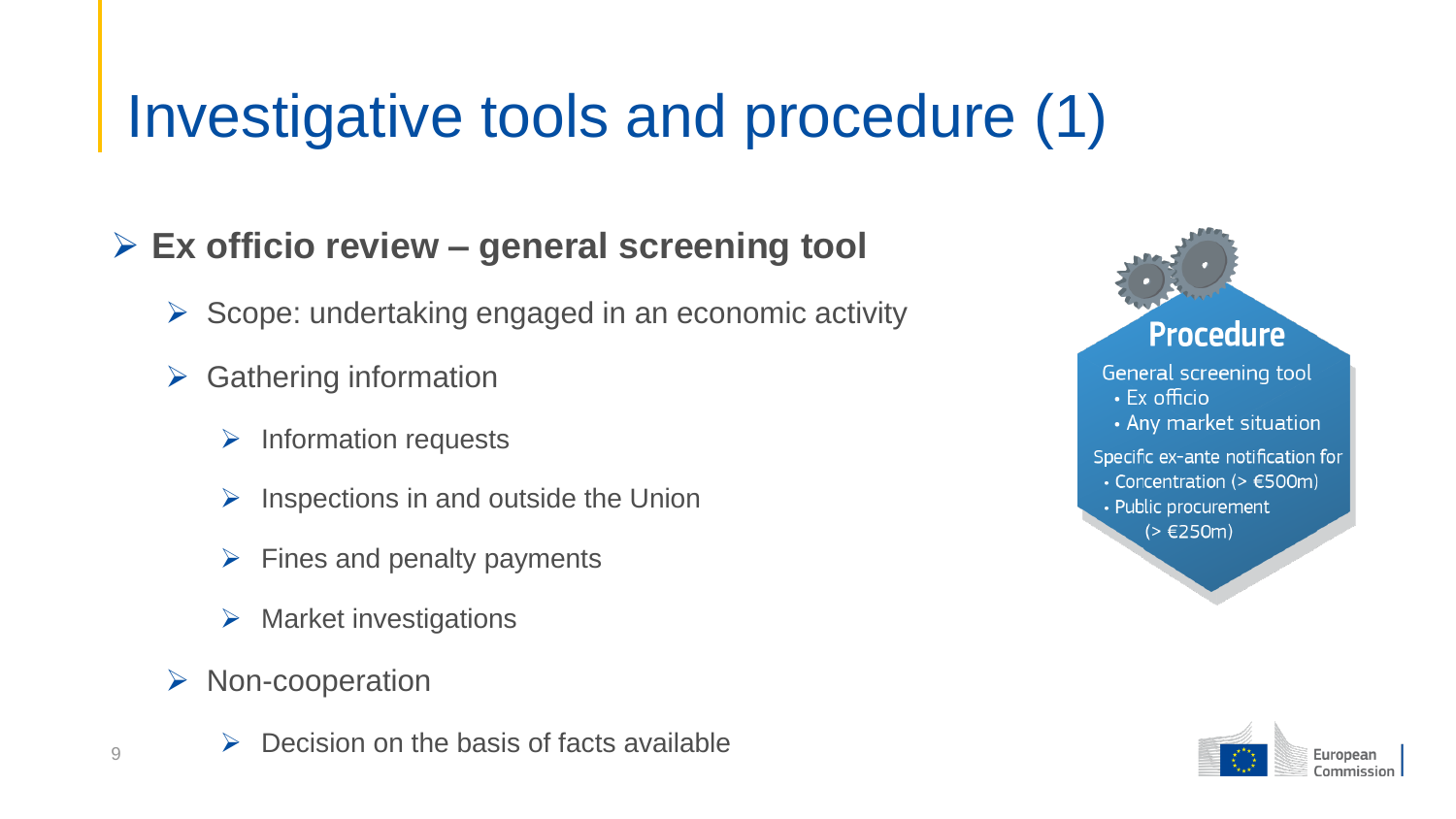# Investigative tools and procedure (2)

### ➢ **Ex ante notification tools for large concentrations**

- ➢ Thresholds
	- ➢ EU turnover: at least EUR 500 million of EU target or one of the merging parties
	- $\triangleright$  Financial contribution: at least EUR 50 million in three years prior to notification
- ➢ Ad hoc notification for concentrations below thresholds
- $\triangleright$  Suspensive effect and time limits



General screening tool  $\cdot$  Fx officio • Any market situation Specific ex-ante notification for

- $\cdot$  Concentration (>  $\in$  500m)
- Public procurement  $( > €250m)$

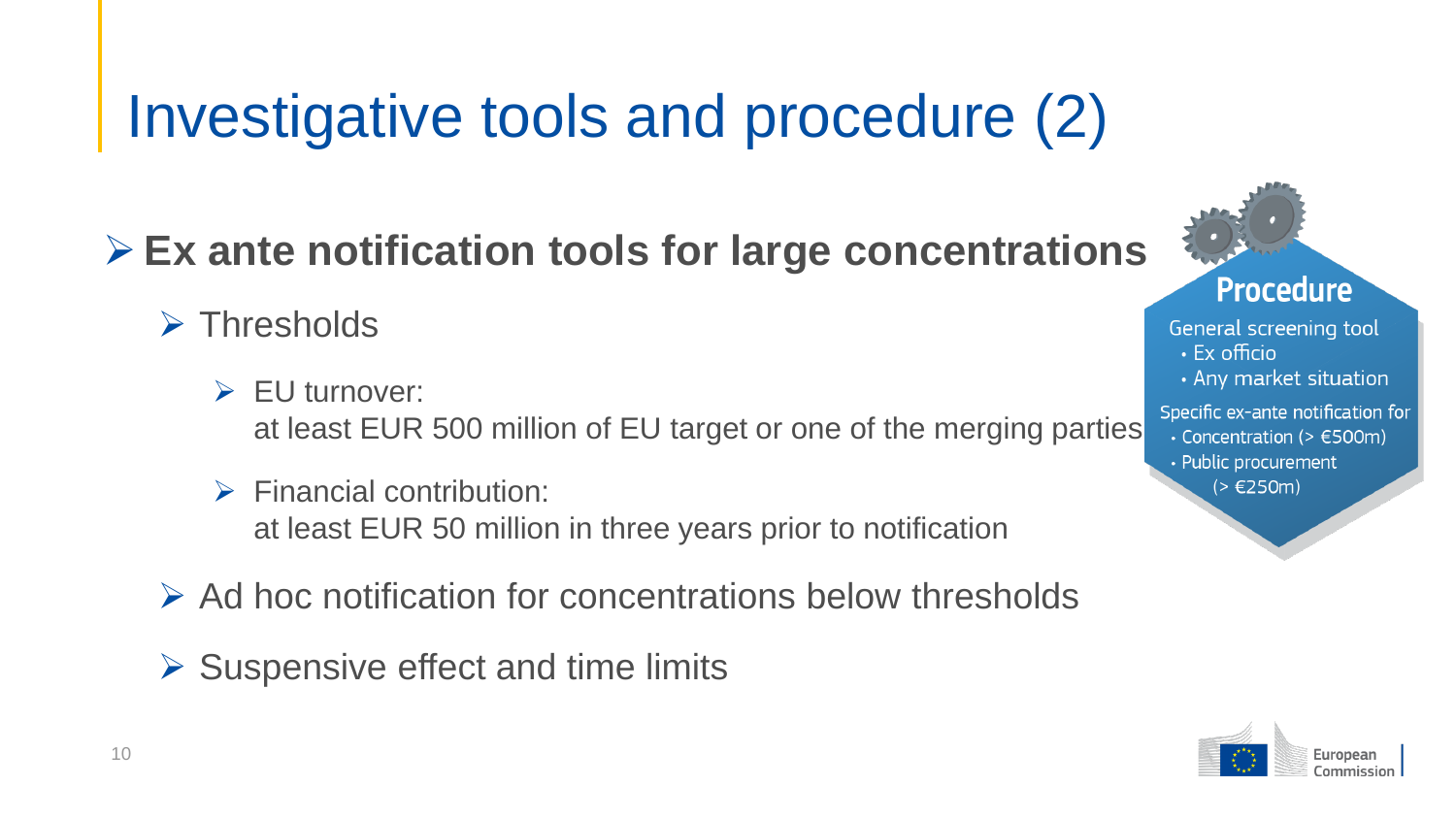# Investigative tools and procedure (3)

### ➢ **Ex ante notification tools for large public procurement procedures**

➢ Threshold:

- $\triangleright$  Value of procurement more than EUR 250 million
- ➢ Ad hoc notification for public procurement procedures below thresholds
- $\triangleright$  Suspensive effect and time limits